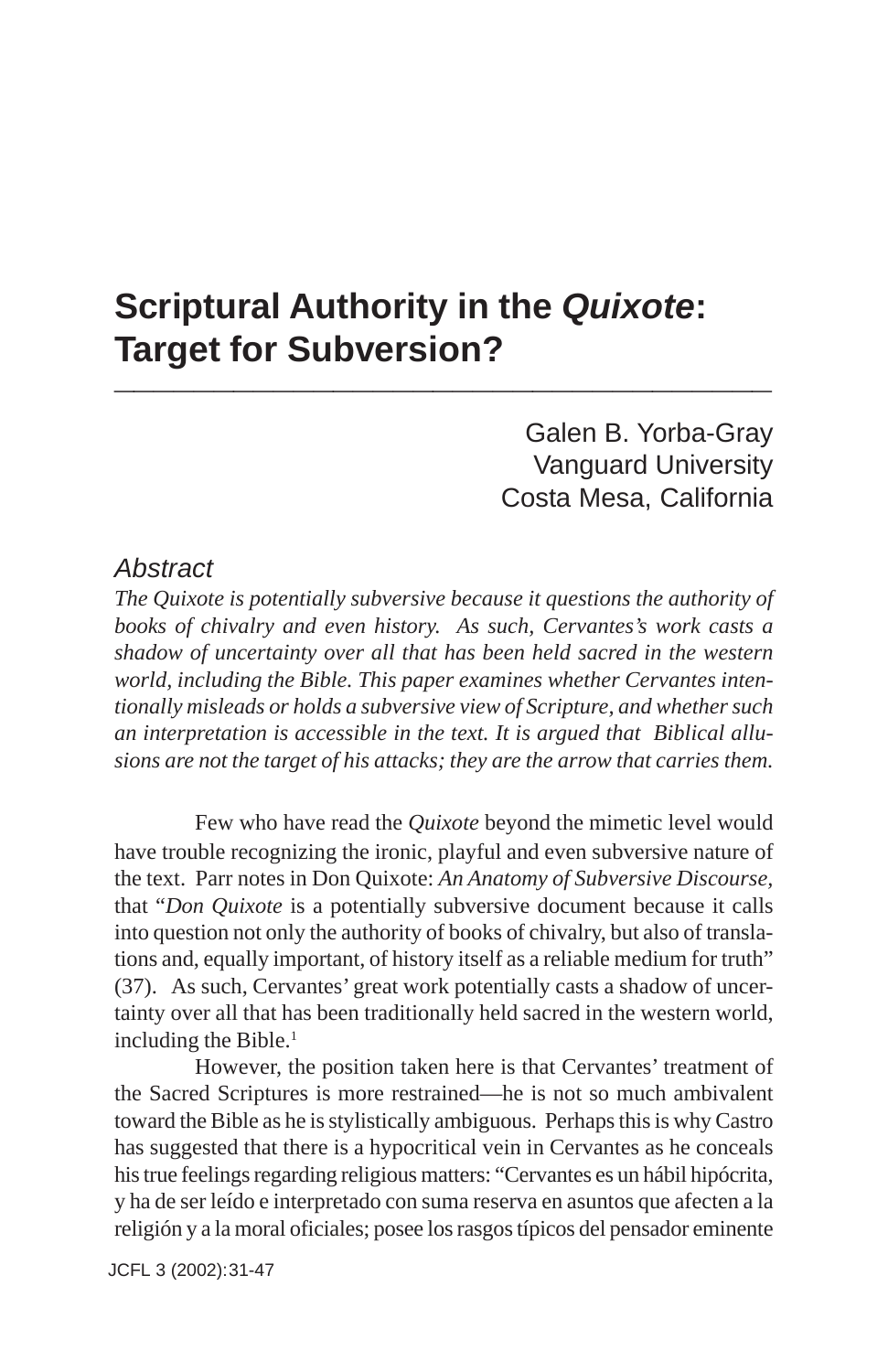durante la Contrarreforma" ("Cervantes is a skillful hypocrite, and must be read and interpreted with great care in matters that affect official religion and morality; he possesses the typical characteristics of the eminent Counter-Reformation thinker"; *El Pensamiento* 244).2

Whether, in fact, Cervantes intentionally misleads or holds a subversive view of Scripture (which we may distinguish from "religious matters"), and whether such an interpretation is accessible in the text, is the topic of this investigation. Therefore our study assumes a perspective on the ingenious knight that must in some way consider Cervantes' authorial intention. Hirsh's notion of meaning (a principle of stability in an interpretation) and significance (embracing a principle of change) provides a helpful model ("Three Dimensions" 198). For Hirsch, meaning is that which "cannot exceed or arbitrarily delimit the conventional semantic possibilities of the symbols used" ("Three Dimensions" 205). Significance, on the other hand deals with the way in which particular interpreters apply and appropriate meaning. His emphasis is significant: "Intention is a subject that refuses to go away, despite having been banished by W. K. Wimsatt, Northrop Frye, Paul Brest, Jacques Derrida, and Michel Foucault, to list a few of the imposing names" ("Transhistorical Intentions" 550).<sup>3</sup>

One important reason not to abandon the notion of intentionality in the *Quixote* comes from Parr's recent article, "*Don Quixote:* Kind Reconsidered." He concludes that the dominant genre or kind in the *Quijote* is satire. Parr lists six of Hidget's criteria for satire, and one cannot help but recognize the implications for intention that are implied in the second criterion: "the target of the satire is always something external to the text itself and is ordinarily some contemporary issue" (143). Although satire need not always be premeditated, it clearly carries the probability of purpose toward a recipient or, "an intended response," as Close has it (193).

By extension then, satire that is allegorized from later readings and interpretations of the work must be of the same stripe. This assertion leads us back to Hirsch—a major champion of intentionality—who suggests some combination of original referentiality and current consensus ("Transhistorical Intentions" 565). He speaks to this issue by connecting allegory to the way transhistorical interpretations are assigned to texts, noting that "An allegory is wrong if it is untrue to the spirit of the original intent. Interpretation must always go beyond the writer's letter, but never beyond the writer's spirit" ("Transhistorical Intentions" 588). In other words, where Miguel de Cervantes sets up a dichotomy between legitimate sources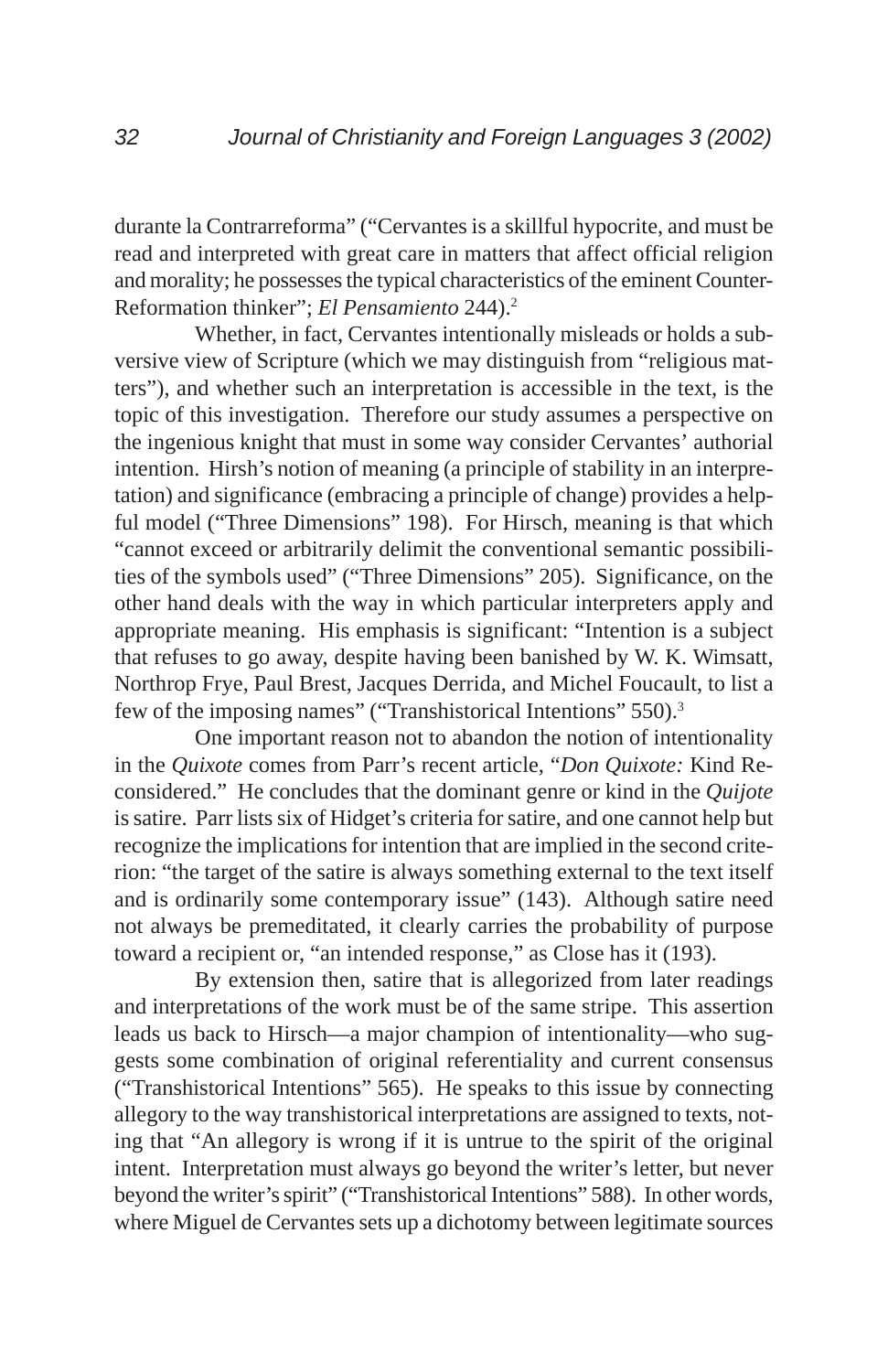such as the Bible and spurious ones like books of chivalry and bad translations, a modern interpreter might, by analogy, distinguish between reliable writings and popular media fare, tabloids, political speech writing, and so on. In summary, I offer Hirsh's ethical maxim for interpretation:

> *Unless there is a powerful overriding value in disregarding an author's intention (i.e. original meaning), we who interpret as a vocation should not disregard it* [author's emphasis]*.* Mere individual preference would not be such an overriding value, nor would be the mere preferences of many persons. ("Three Dimensions" 207)

Two important questions arise from the preceding observations: Do authorial and literary processes at work in the *Quixote* naturally produce a weakened view of Biblical authority? And secondly, if that premise cannot be demonstrated in the text of the *Quixote* itself, must we not question the legitimacy of interpreting beyond the spirit of the text as some post-structuralist thought is inclined to do? Now clearly any reader can take his/her "pleasure" in the text, to borrow Roland Barthes's term, but this kind of subjectivity does not satisfy the larger issues of the relationship between meaning and intention addressed by Hirsch ("Transhistorical Intentions" 556), or for that matter, a response to Fish's thought on interpretative communities.

In his study of interpretive communities, Fish states that a reader is "a member of a community whose assumptions about literature determine the kind of attention he pays and thus the kind of literature 'he' makes" (11). But then these assumptions originate (where else?) in the interpretive community of which the author himself is a part in varying degrees. Given this circle, I suggest that it is possible to know something about the original text's reception and intention. An author does not write in a vacuum, but expects to be understood or interpreted in a reasonably predictable and conventional way; hence Don Quixote's creator invented his eccentric protagonist in such a way as to enable his audience to "write" his text as very good implied readers indeed. After all, the Biblical allusions found in the text are also imbedded in the receiving-producing community.4

To restate the question under consideration: Is the creator of the man of *La Mancha* trying to undercut the bases of Judeo-Christian authority, or is this perceived subversion just a by-product of his apparent belief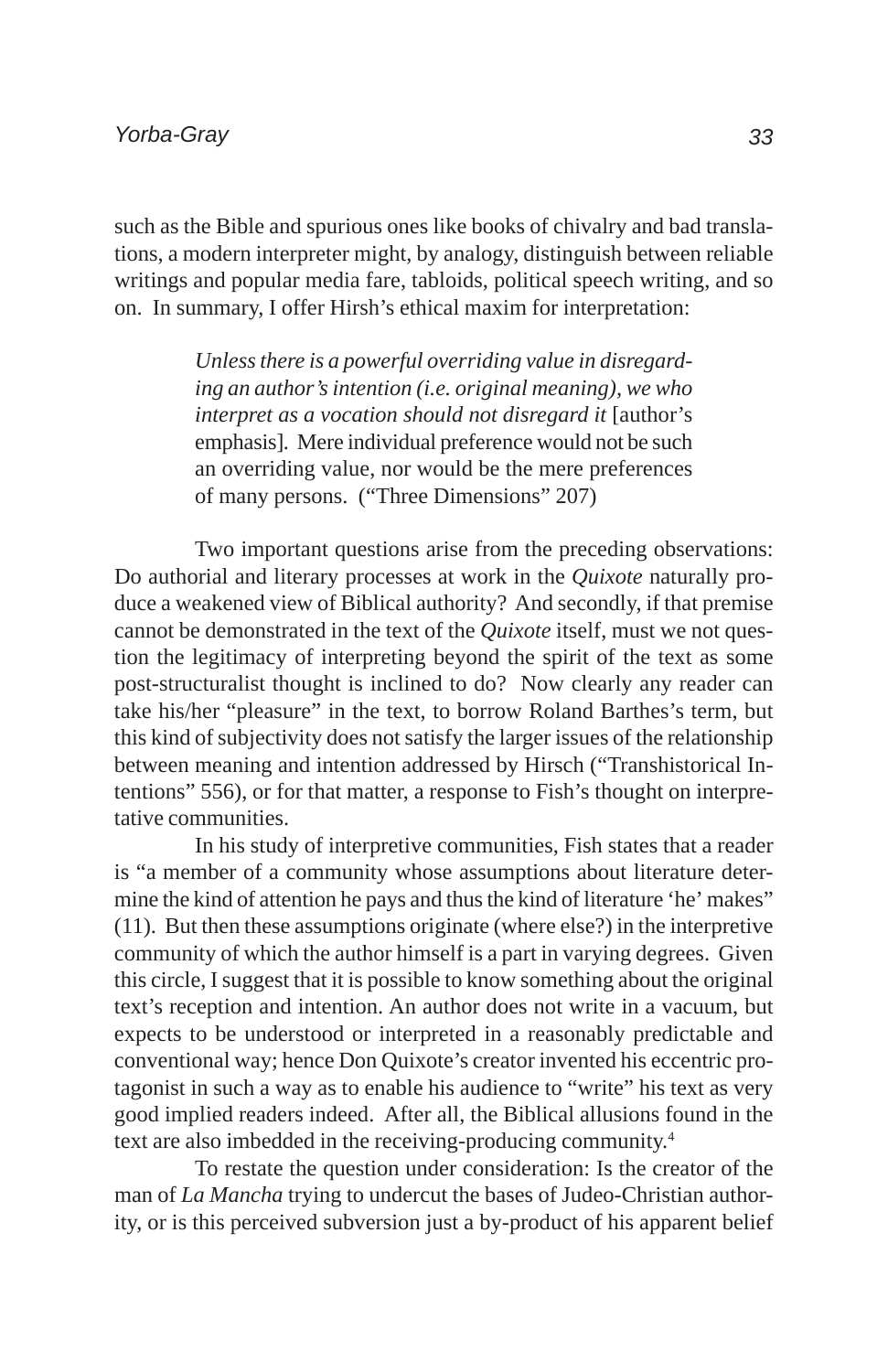in free will, his desire to foster discreet readers, and an irresistible bent toward satire? My position is that it is unlikely that Cervantes has deliberately or unconsciously subverted the authority of the Bible in the *Quixote*. Following are arguments that underpin my thesis, some of which may at first seem self-evident, but they are foundational to my argument.

In the prologue to book 1, Cervantes (the dramatized author) insists that he will not abuse the use of the "Divina Escritura" ('Divine Scriptures') by quoting verses like so many and cluttering his book with commentary (10)—he will leave that to others. Nevertheless, this dramatized author does give instruction for the prudent use of the Bible and classical authors. Certainly, without the frequent allusion to Biblical ideas, the *Quixote* would be a very different work.

In fact, Cervantes assumes a general Biblical knowledge on the part of his audience. For example, in the case of the "oveja" ('ewe') (408; bk.2, ch. 21) when the rich Camacho wants to steal Quiteria away from Basilio, there is a subtle reference to the episode of David and Bathsheba and the unfortunate Uriah, who is sent to die on the front lines of battle and sacrificed on the altar of David's lust (2 Sam. 11, 12.1-12). The moral of the story needs no further justification—as far as the listeners and readers are concerned, it is wrong because there is a Bible story to prove it.

The *Quixote* is replete with general Biblical references, although they are usually employed with playful irony. One such example occurs when Sancho hobbles Rocinante's front feet to prevent Don Quixote from charging into the night:

> —Ea, señor, que el cielo, conmovido de mis lágrimas y plegarias, ha ordenado que no se pueda mover Rocinante; y si vos queréis porfiar, y espolear, y dalle, será enojar a la Fortuna, y dar coces, como dicen contra el aguijón (99; bk. 1, ch. 20).

> "Look you, sir," quoth he, "Heaven's on my side, and won't let Rozinante *[sic]* budge a foot forwards; and now if you will still be spurring him, I dare pawn my life, it will be but striving against the stream; or, as the saying is, but kicking against the pricks."  $(120)^5$

This is an obvious reference to Paul's conversion on the road to Damascus in Acts 9.5 when Jesus speaks to the resistant Apostle-to-be: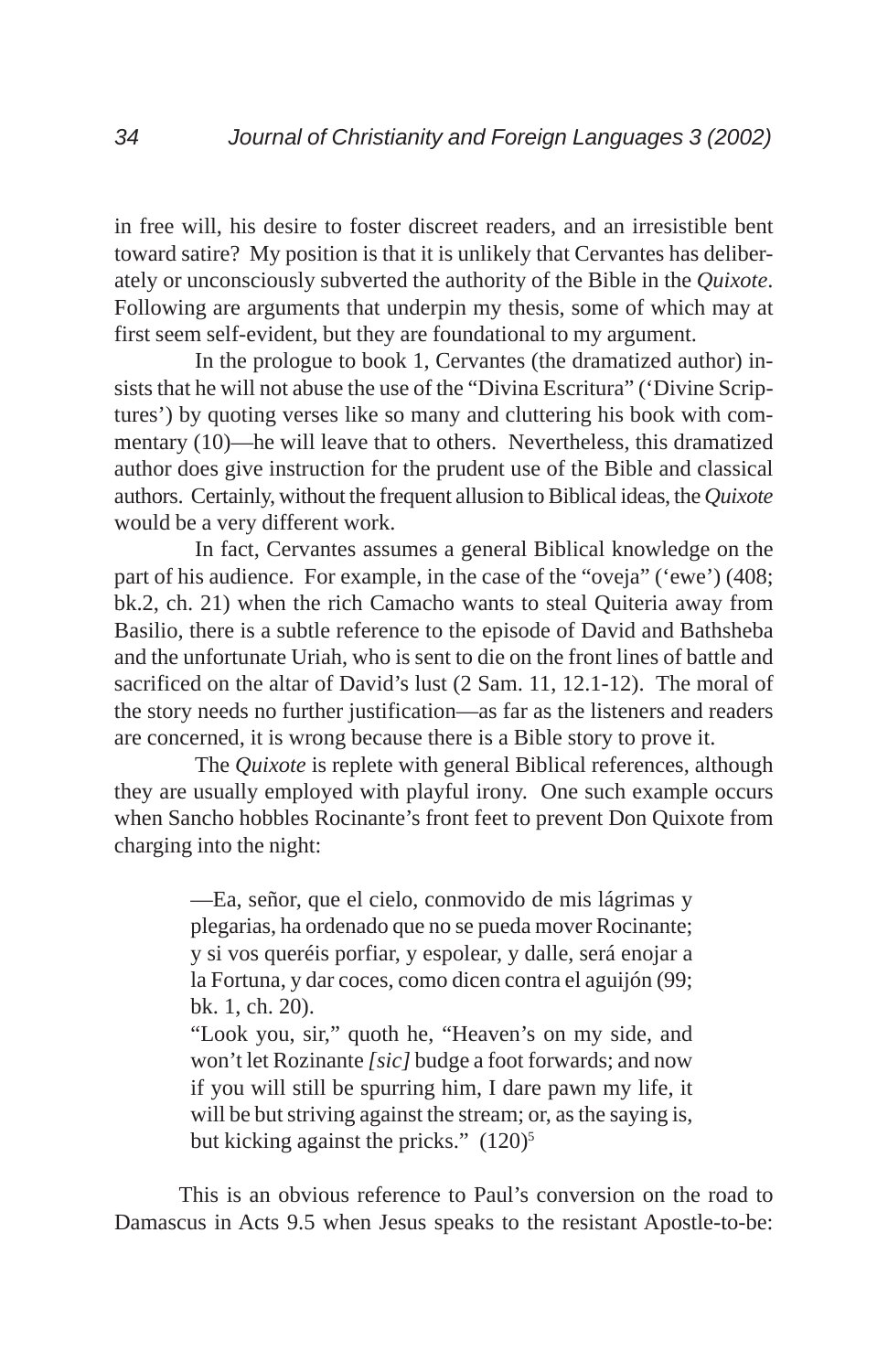"Dura cosa te es dar coces contra el aguijón" ("it is hard for thee to kick against the pricks"). Although to be sure, it is used here with more comic than cosmic ramifications.

In the interpolated novel, *El curioso impertinente* ("The Impertinent Busybody"), Lotario has recourse to the Bible to defend his reasoning with Anselmo (192-93; bk. 1, ch. 33). He discusses Adam, and then in order to give weight to his arguments, jumps to the New Testament (1 Cor. 12). Here, he mentions Christ as head of the Church and the metaphor of spiritual gifts as the source of wholeness in order to make his point with his impertinent friend. Lotario further scolds the stubborn Anselmo by comparing him to a Moor, incapable of understanding reasoned Biblical truth (189; bk. 1, ch.33). The commonplace of Scriptural authority is not questioned here.

There are many more such examples that show a general acceptance of background Biblical authority. For example, Descouzis treats the theme of "fame-vainglory" in the substrata of the Knight's thought as it relates to Pauline thought:

> [. . .] los hay [*critics*] que reconocen espiritualidad en el *Quijote*, pero no la pormenorizan [. . .] las aventuras que más escarnecen a Don Quijote conducen a un desenlace a tono con la espiritualidad condenatoria de San Pablo [. . .]. (37)

> [. . .] there are those who recognize the spirituality of the *Quixote*, but they do not detail it. [...] the adventures that most jeer at Don Quixote lead to an outcome in tune with St. Paul's condemnatory spirituality. (37)

As in the case of the general Biblical background, the "Pauline connection" is not vaunted. Descouzis correctly asserts: "La afinidad espiritual de Cervantes con San Pablo se oculta detrás de una novelística muy amena" ("Cervantes' spiritual affinity with St. Paul is hidden behind an agreeable fictional style"; 39).

Don Quixote suffers from a notable messianic complex that springs from a strong Biblical archetype based on the quest. A few examples will contribute to the development of this study. To begin with, the pseudonym assigned to Don Quixote, "el Caballero de la Triste Figura" ('the Knight of the Sorrowful Countenance'), hearkens to the messianic "Man of Sorrows"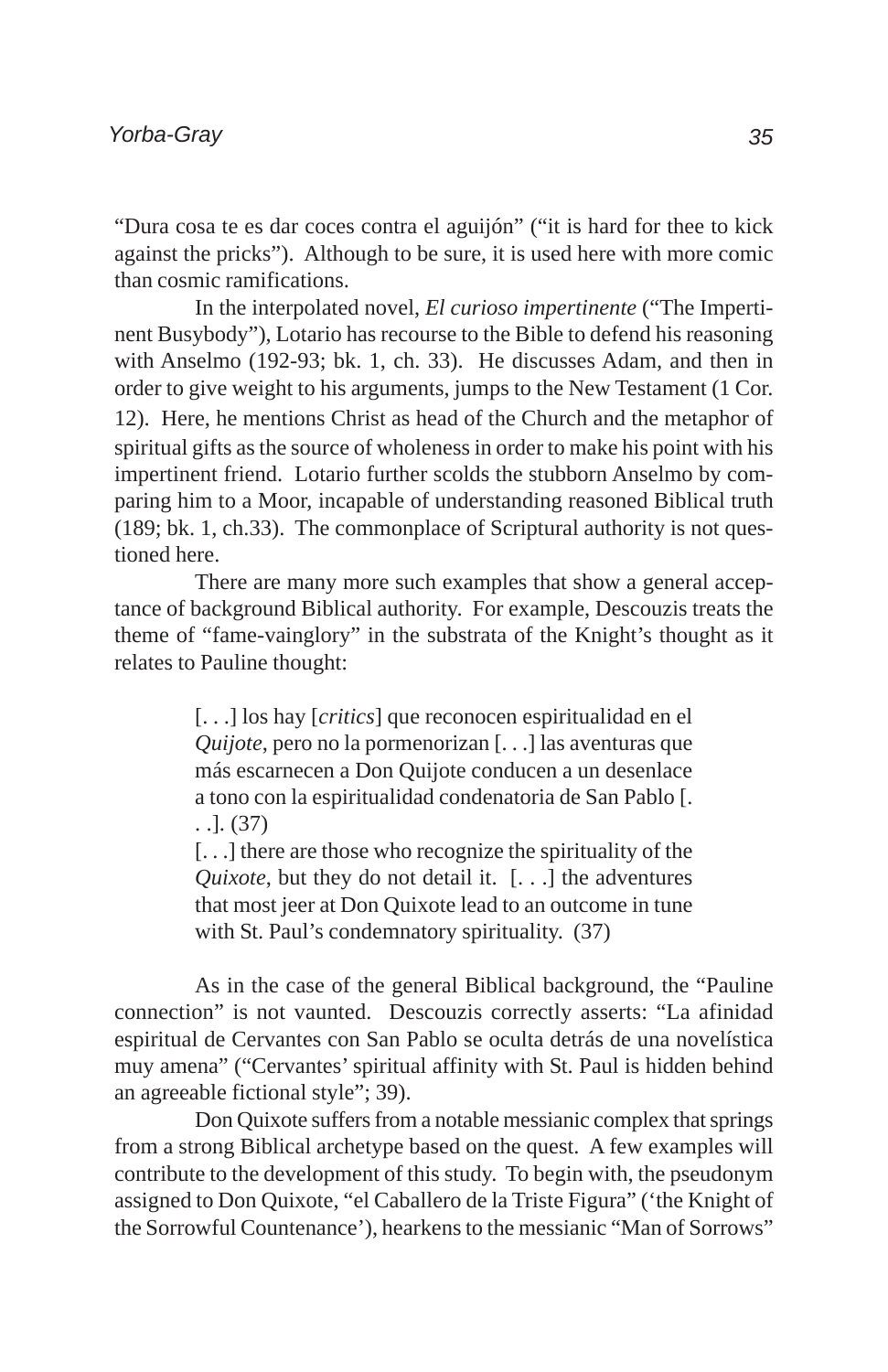of Isaiah 53.3. Even his second assigned title, "El Caballero de los Leones" ('The Knight of the Lions'), could be understood as a parody of the "Lion of Judah" (Rev.5. 5). Furthermore, Don Quixote spends three days in the cave of Montesinos. Surely we cannot resist the comparison of the sign of Jonah when Christ predicted his own death and resurrection (Matt.12. 39- 40). Our knight-errant clearly sees himself as a sent one (147; bk. 1, ch. 27). Thus in the *Quixote* we have the protagonist as parody of the literary divine hero—a self-styled messiah. Frye distinguishes narrative levels according to the place occupied by the hero: "We have distinguished myth from romance by the hero's power of action: in the myth proper he is divine, in the romance proper he is human" (188). On the divine level Don Quixote's quest parodies the messianic mission and on the human level he is only intermittently verisimilar. He therefore quickly descends to the degraded world of satire—a "bellaco harto de ajos" ("garlic satiated rogue" [my trans.) (449; bk. 2, ch. 31). Later he is trampled by pigs, and the narrator perversely notes that the swine have no respect for Don Quixote's authority (607; bk. 2, ch. 68). The contrast to the Biblical Messiah who dispatches the Gadarene demons by sending them into a herd of swine is apparent. Hence the Biblical backdrop is essential as a point from which he falls in his quest onto the plane of satire.

Cervantes frequently uses Biblical resonance as a container for irony, word plays and subversive humor. But the Biblical allusions are not the "intrinsic end or essential point of a performance" (Close 175), for the *Manco de Lepanto* ("one-armed man of the Battle of Lepanto"). They are not the target of his attacks; they are merely the arrow that carries them.

On a more obvious level, frequent objects of authorial irony are Don Quixote's books of chivalry. Cervantes unabashedly states his purpose in the prologue to book 1:

> Procurad también que leyendo vuestra historia el melancólico se mueva a risa, el risueño la acreciente, el simple no se enfade, el discreto se admire de la invención, el grave no la desprecie, ni el prudente deje de alabarla. En efecto, llevad la mira puesta a derribar la máquina mal fundada destos caballerescos libros, aborrecidos de tantos y alabados de muchos más; que si esto alcanzásedes, no habríades alcanzado poco. (12)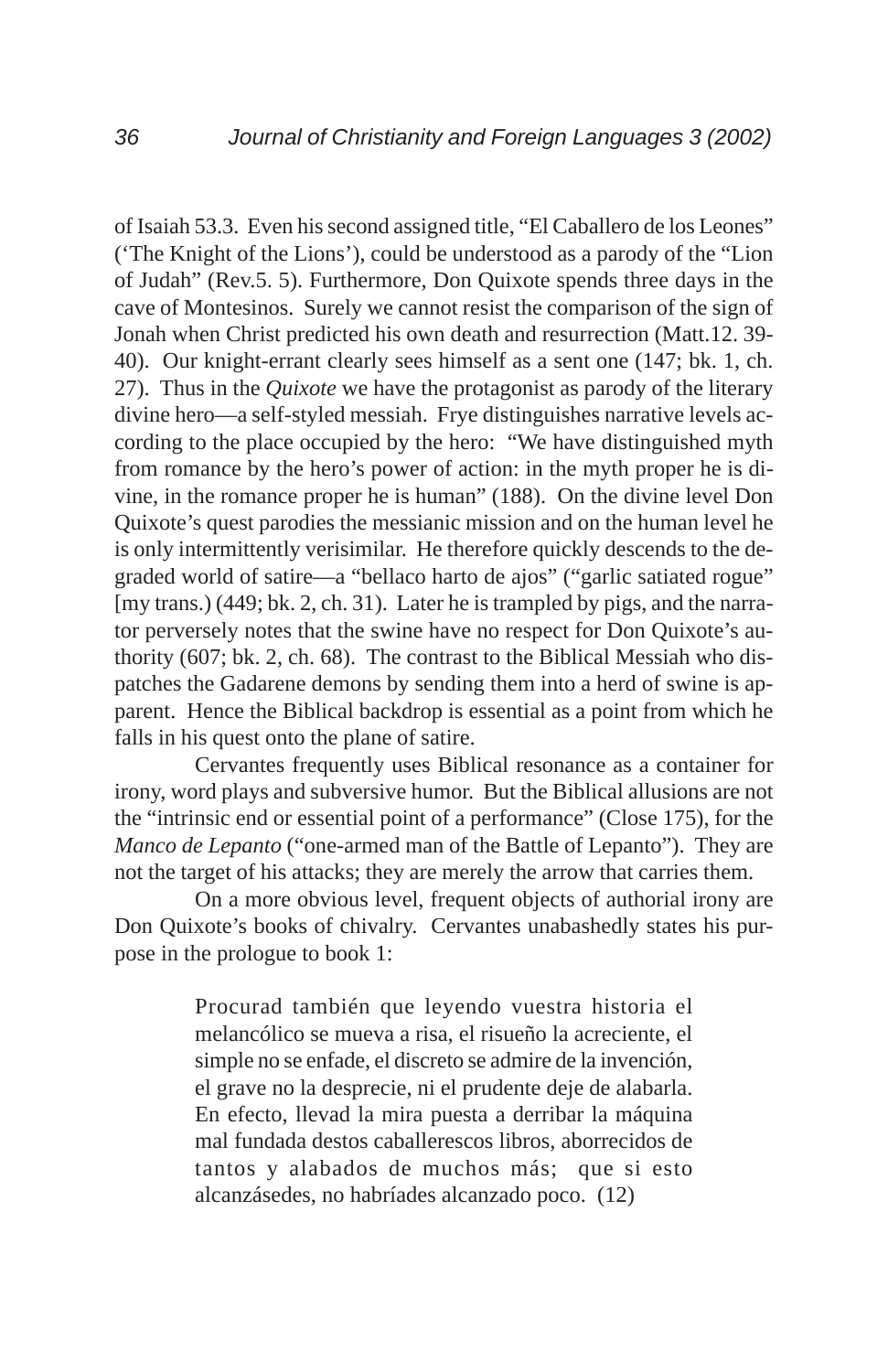Let your diverting stories be expressed in diverting terms, to kindle mirth in the melancholic, and heighten it in the gay: let mirth and humour be your superficial design, though laid on a solid foundation, to challenge attention from the ignorant, and admiration from the judicious; to secure your work from the contempt of the graver sort, and deserve the praises of men of sense; keeping your eye still fixed on the principal end of your project, the fall and destruction of that monstrous heap of ill-contrived romances, which, though abhorred by many, have so strangely infatuated the greater part of mankind—mind this, and your business is done. (xxviii)

He also chooses an apparently rational man of the Church to carry out his harangues against the books of chivalry that entertain but teach nothing of value. One can argue that the dialogue in chapter 5, Book 1 approves the burning of certain useless reading material as though it were heretical (35; bk. 1, ch. 5). A number of people who are significant to the old would-be knight, including his niece, are concerned over his literary neurosis. Later on, the *Canónigo* ("Canon")seeks to persuade the weary Don Quixote that the Biblical book of Judges and other trustworthy histories are viable alternatives to the books of chivalry and just as exciting (289; bk. 1, ch. 49). Don Quixote quickly comprehends the point of the homily is that he should read books that entertain *and* teach, but then—with the point quite lost recites a long list of knights and historical champions as though he were reciting a list of heroes of the Faith. The response of the *Canónigo* seems particularly crucial to understanding the question of Don Quixote and subverted authority: "Admirado quedó el Canónigo de oír la mezcla que don Quijote hacía de verdades y mentiras" (290; bk. 1, ch. 50)("The canon was much astonished at the medley Don Quixote made of truths and fables" [350]).

The canon of the established literature of the day is not being called into question here; rather, it is the peripheral works of doubtful redeeming virtues. This marginalized pseudo-canon has been placed on trial and found wanting, as is Don Quixote's ability to discriminate.

Nevertheless, history is witness that it was not the moralizers and churchmen like the Canon, but rather the art of Cervantes himself that succeeded in dethroning the light reading fare of the day. Martín de Riquer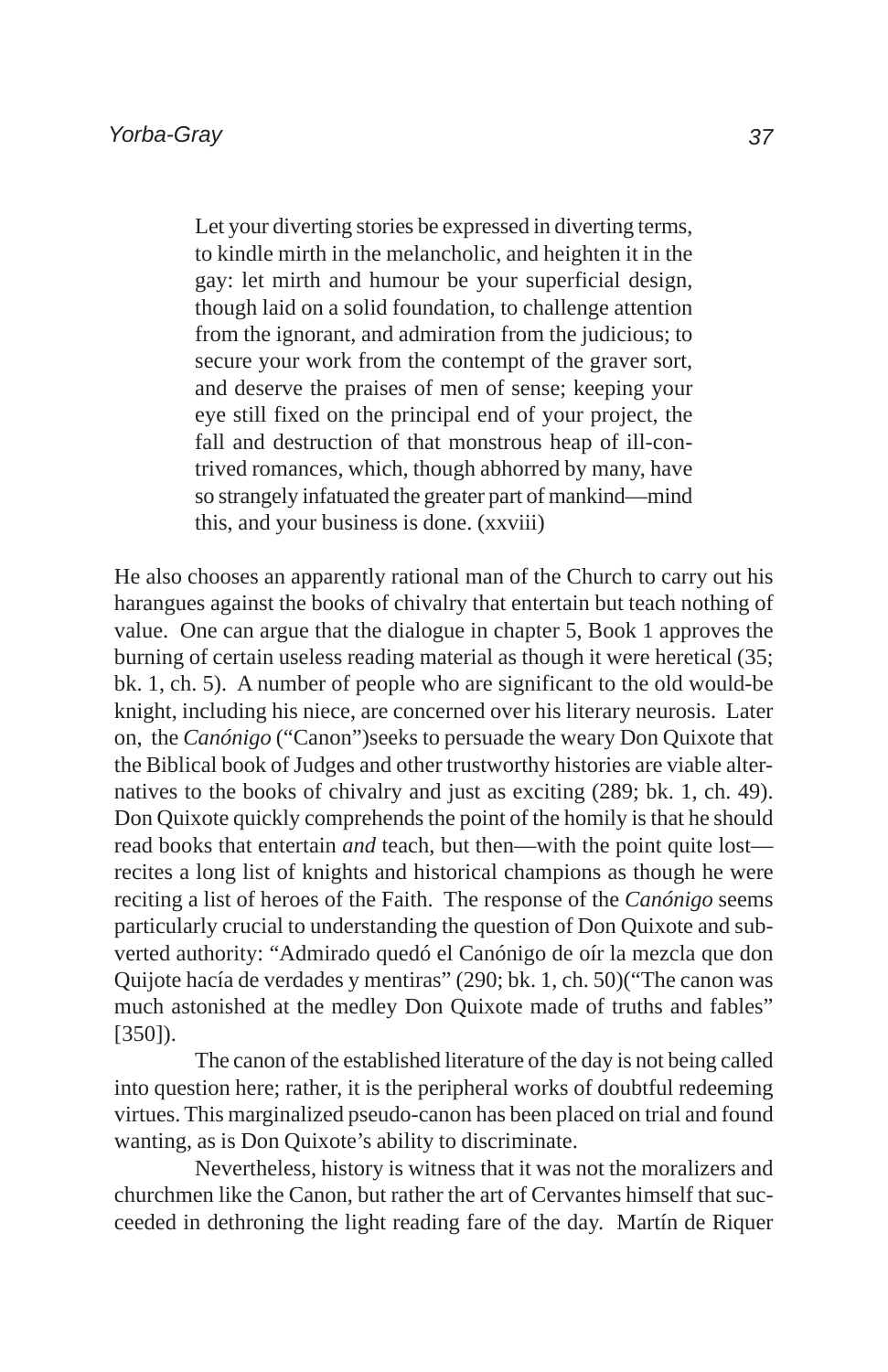commemorates the superiority of a formidable literary game over moral pronouncements:

> Pero fue Cervantes quien lo hizo en realidad y con auténtica eficacia, y quien dispuso un auto de fe tal que acabó para siempre con un género literario contra el cual tronaban en vano, desde hacía tres cuartos de siglo, moralistas y autores graves, procuradores en Cortes y teólogos. (70)

> But it was Cervantes who really accomplished it with authentic efficiency, and who set out a sacramental play that for once and for all finished off the literary genre that they thundered against, for three-quarters of a century, moralists and serious writers, court procurators, and theologians. (70)

Beyond discrediting books of chivalry, Cervantes also attends to other targets such as the Church. However, unlike the *Lazarillo*, for example, where anticlericalism is rampant, Cervantes is more measured when he satirizes the clergy or popular religious perception and practice. <sup>6</sup> Such is the case with the pedantic Primo, who along with many arm-chair theologians of the day, "strained at gnats" in their search for origins (411; bk. 2, ch. 22). Nevertheless, the tone of the *Quixote* is generally respectful toward the official Church, even when spoken from the untrustworthy mouth of Don Quixote himself: "que yo no pensé que ofendía a sacerdotes ni a cosas de la Iglesia, a quien respeto y adoro como católico y fiel cristiano que soy," (96; bk. 1, ch. 29) ("I did not in the least suspect I had to do with priests [lit.: "had offended"], whom I honour and revere as every good Catholic and faithful Christian ought to do" [115]). This passage does not strike me as particularly ironic, but rather apologetic, expressing Don Quixote's reluctance to offend the Church. Furthermore, in light of Valdivielso's remarks in the *Aprobación* of book 2, it seems highly unlikely that anything undermining either the authority of the Church or of the Holy Scriptures would have escaped this official: "no contiene cosa contra nuestra Fe Católica ni buenas costumbres: antes muchas de honesta recreación y apacible divertimiento, que los antiguos juzgaron convenientes a sus repúblicas" ("it contains nothing against our Catholic Faith or good manners: rather, much that is honest recreation and pleasant entertainment, that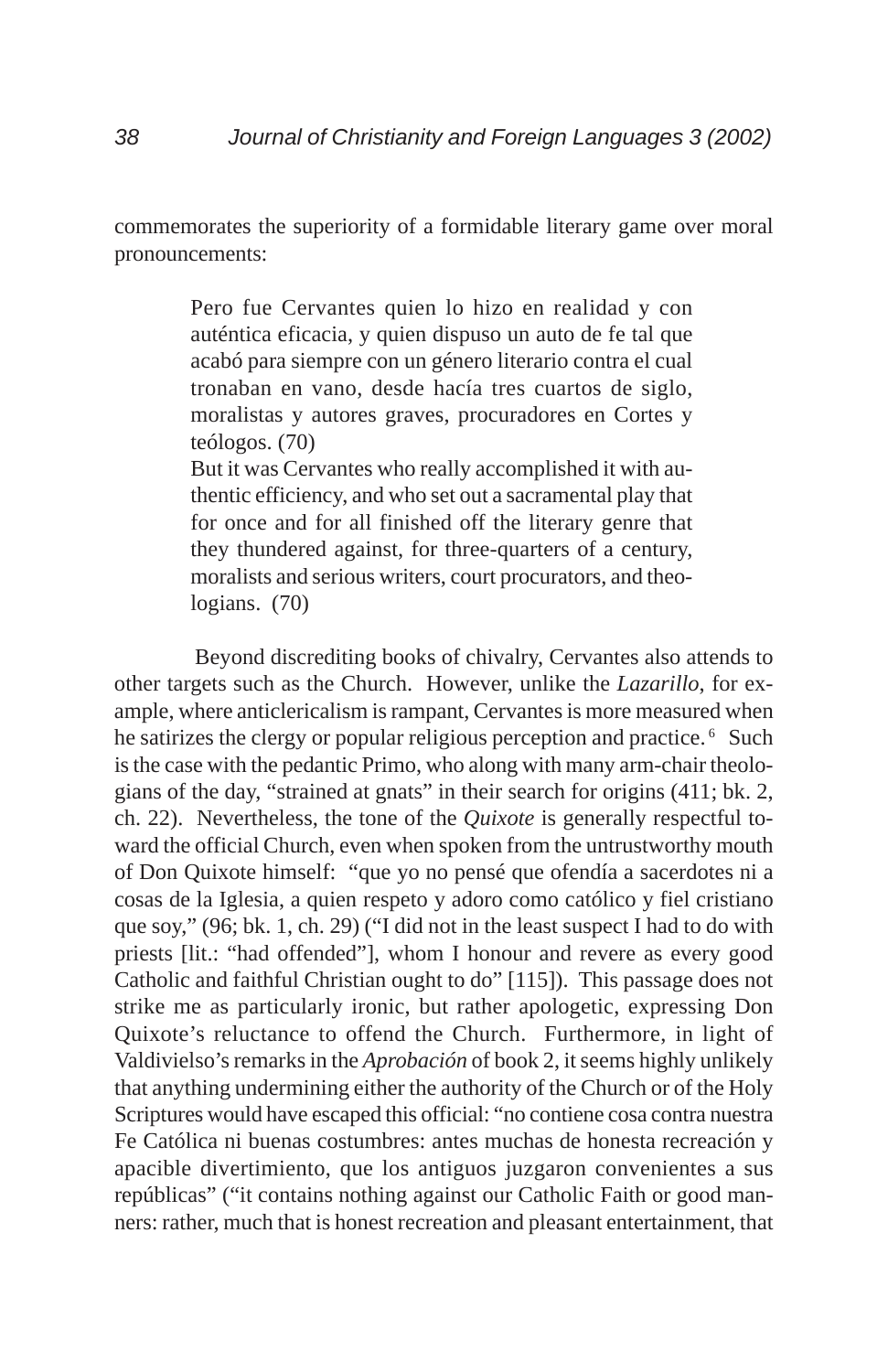the ancients judged appropriate to their republics"; 310; bk. 2 [my trans.]). Perhaps, as Castro suggests, his defense of orthodoxy is a bit overeager (*El pensamiento* 255), and his separation of divine and human letters makes him suspect (*El pensamiento* 248). Nevertheless, the fact that Cervantes is a multifaceted writer and skilled satirist, does not automatically make him a hypocrite who conceals his real feelings about spiritual matters just to save his own skin and not provoke the Inquisition. To the contrary, he actually may be introducing an understated questioning of the Inquisition itself after the model of Erasmus.

Castro himself also observes that Cervantes is tinged with Erasmian humanism (*El Pensamiento* 263). Fajardo echoes this sentiment: "se ha señalado la constante presencia del erasmismo en las diversas obras de Cervantes como un elemento imprescindible para la cabal interpretación del *Quijote*" ("The constant Erasmian presence has been pointed out in Cervantes' various Works as an indispensable element for accurate *Quixote* interpretation"; 604).

Erasmus was well known for his high view of Scripture; and accordingly, "por su tendencia hacia un cristianismo interior, basado en las Sagradas Escrituras"

("for his tendency toward an interior Christianity, based on the Holy Scriptures"; Fajardo 609).<sup>7</sup> Traces of Erasmian thought on religion are frequently evidenced in the *Quixote* as the following explanation by Fajardo indicates:

> Por supuesto, estas características no se encuentran en forma pura en Cervantes por efecto del tiempo y de la Contrarreforma. Pero sí se encuentran aquí y allá, a veces abiertamente, a veces desfrazadas, alusiones que son resultado de la influencia de su maestro erasmizante, don López de Hoyos. (609)

> Of course, these characteristics are not found in pure form in Cervantes due to the effect of time and the Counter Reformation. But they definitely are found here and there, sometimes openly, sometimes disguised, allusions that are the result of the influence of his Erasmian teacher, don López de Hoyos. (609)

There can be no doubt that Cervantes is a skilled subversive satirist, but to suggest that he knowingly subverts the Bible may raise problems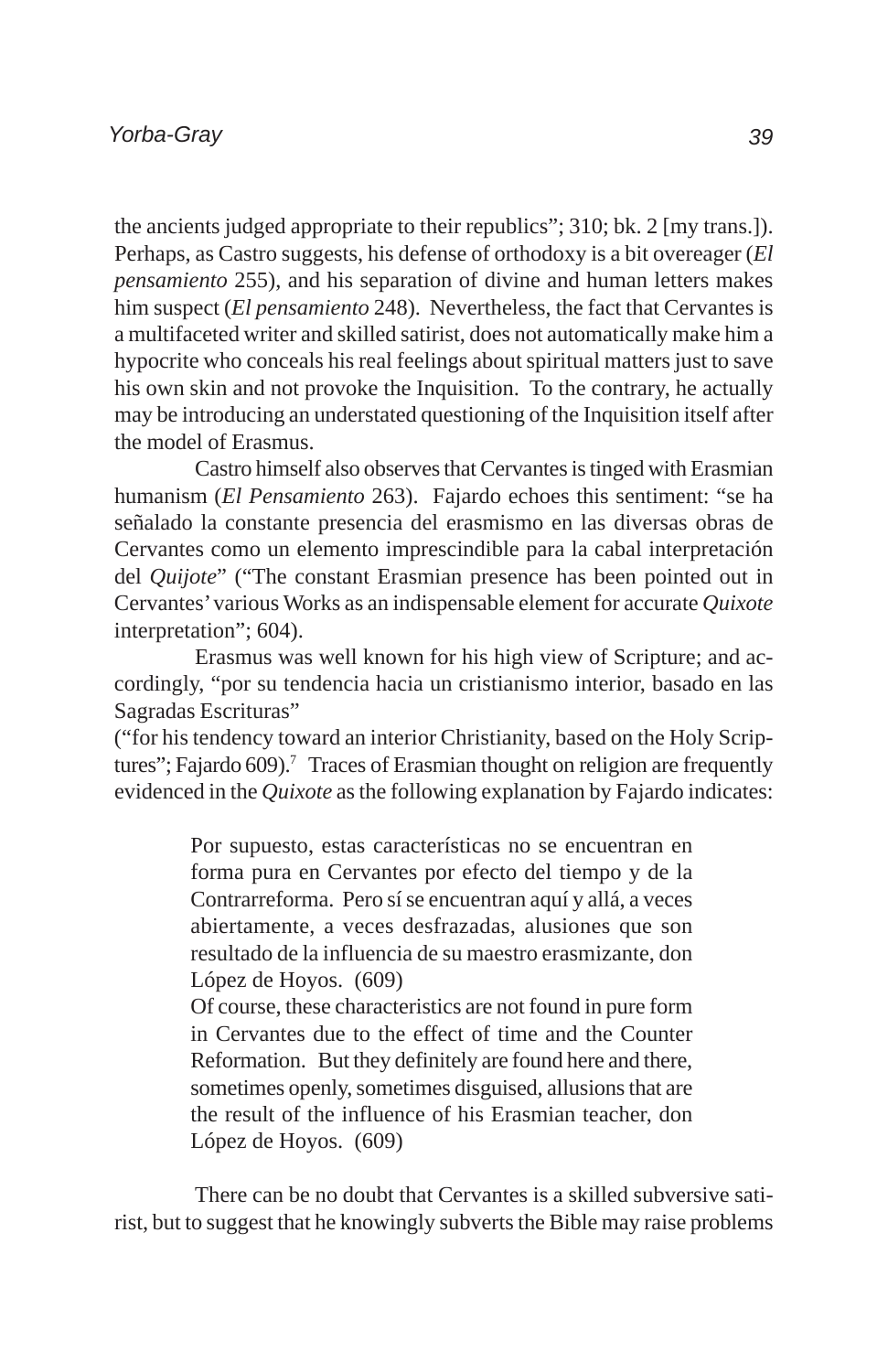concerning his Erasmian connection. We may well ask, however, if at times he does so mischievously. Wolford offers a cautionary point, suggesting that the closer to the original a parody becomes, "that is, the better it is written, the more difficult it becomes to distinguish it from the original" (205). In the case of Cervantes, his artistry and strategies with ambiguity are such that we must always carefully observe the line of demarcation.

It is also important to note that Cervantes really has a high view of reality. The concept of the "loco-cuerdo" ("crazy sane person" 'wise fool') has solicited much erudition, but in short, it speaks of a literary game. Behind all of the feigned shifting reality in the *Quixote* stands an author who reminds us that relativity is not really what the work is about; on the contrary, it is about replacing an archaic world view with another, more realistic one (Wolford 198). Don Quixote does apparently change realities as when he steps into the pastoral world; however these are literary modes within the text that have little to do with the reality known by and connected to the historical author's frame of reference. Cervantes never intends the reader to follow Don Quixote into his fantasy world, rather he keeps us grounded with reminders that art is afoot. A good example of this is when the Barbero mentions *La Galatea* of Miguel de Cervantes (39; bk. 1, ch. 6). Literary art which is self-conscious tends to maintain perspective both inside and outside the text. In the *Quixote*, which is just such an example of early metafiction (Cf. Parr, *An Anatomy* 152), Cervantes deliberately distances the reader from excessive identification with the characters and their world.

When we come to the adventure of the *yelmo* 'brass basin', which represents an alternate perception of reality for Don Quixote, the narrator interrupts with, "Es, pues el caso que el yelmo, y el caballo y caballero que don Quijote veía era esto: [. . .]" (106; bk. 1, ch. 21) ("Now the truth of the story [concerning the barber's basin, the horse, and the knight] was this: [. . .]" [129]), thus reminding the reader not to chase wily barber-basin helmets outside of his own brick and mortar world. The point is driven home even further in the discussion on page 133 of book 1 regarding wizards. Sancho's slowness to understand has a strong echo in the Gospels where Jesus becomes weary with the mental lethargy of the disciples who still fail to recognize fully who he is (John 14.9). This talk of wizards and perception is also a blatant parody of the Biblical concept of faith. Sancho must buy into this nonsensical "caterva de encantadores" ('host of wizards') to be truly initiated into these hypothetical alternate realities, but our practical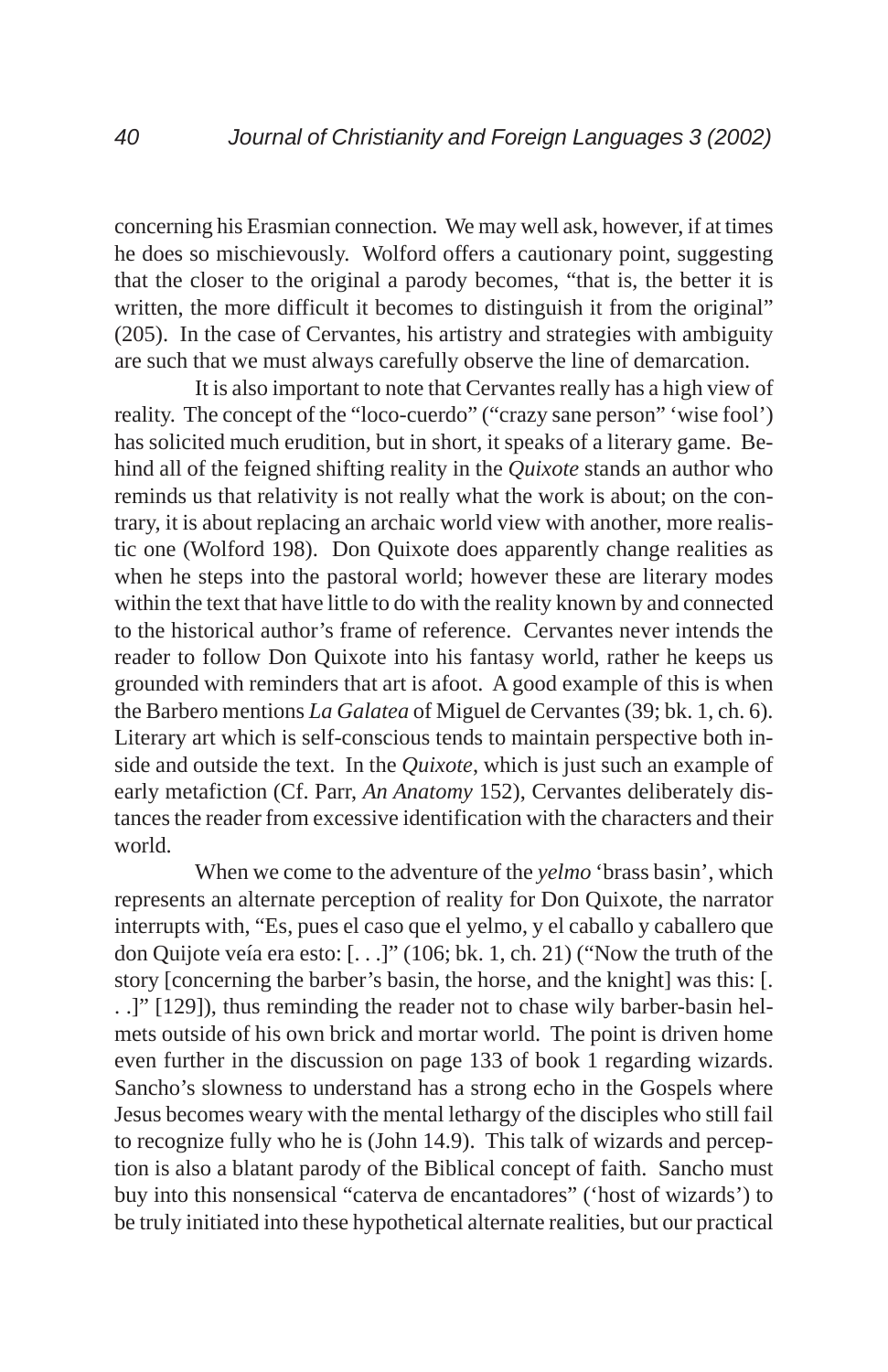squire, being a bit too earth-bound, will have none of it.

Even though the term has little meaning in postmodern thought, it is important to understand that Cervantes kept himself grounded in the "real" world in order to establish a reference point for his elaborate game plan an amusement that would feature an outrageous knight errant unleashed on the world. There must be a standard against which to measure—like the prophet Amos's plumb line—or it would be pointless to attempt to discredit the books of chivalry. This is why Cervantes continually signals to the reader that Don Quixote has a serious problem with confusing authority. The mixed-up knight has taken a type of existential leap by establishing the *órdenes de caballería* ("orders of knights") as his authoritative backdrop (135; bk. 1, ch. 14). He takes himself so seriously that the standards of knighthood have acquired a weight equal to that of the Bible as a rule of faith and practice.

However, Don Quixote's law frequently leads him to Pharisaism. His refusal to help the Innkeeper's daughter because of a knightly commitment to Micomicona hearkens to the Pharisaic practice of *Corban*, roundly criticized by Jesus (Mark 7.11). On other occasions Don Quixote refuses to consider a raise for Sancho because such things are not to be found in the books of chivalry (345; bk. 2, ch. 7). Nevertheless, this ironic treatment of Don Quixote's firm belief in chivalry doesn't surface when he goes to the Bible and the Church for backing. His analysis of Maese Pedro's monkey is probably based on a general understanding of Biblical injunctions against witchcraft and he is genuinely surprised that the Inquisition has not intervened (428; bk. 2, ch. 14).

Not only does Don Quixote inappropriately equate different kinds of authority, he also confuses theoretical and practical considerations. Let us consider the case of the "galeotes" ('galley slaves'). He erroneously applies a belief in free will (very possibly voicing a parody of Cervantes' own view) to the situation of these criminals who are being taken to the galleys against their "will" (114; bk. 1, ch. 22). This is a most interesting situation, because Cervantes often subverts authority (writing, history, poorly translated Arabic manuscripts, etc.), but it would be ludicrous to assume that he is subverting the right of the king to punish prisoners simply because on a word play level it contradicts the philosophical abstraction of *libre albedrío* ("free will"). Thus, as in the case of reality (Sancho knows that the Lion is real [387; bk. 2, ch. 17]), Cervantes plays with the idea of free will in order to set up a mini carnival with the "galeotes," but he does not subvert it.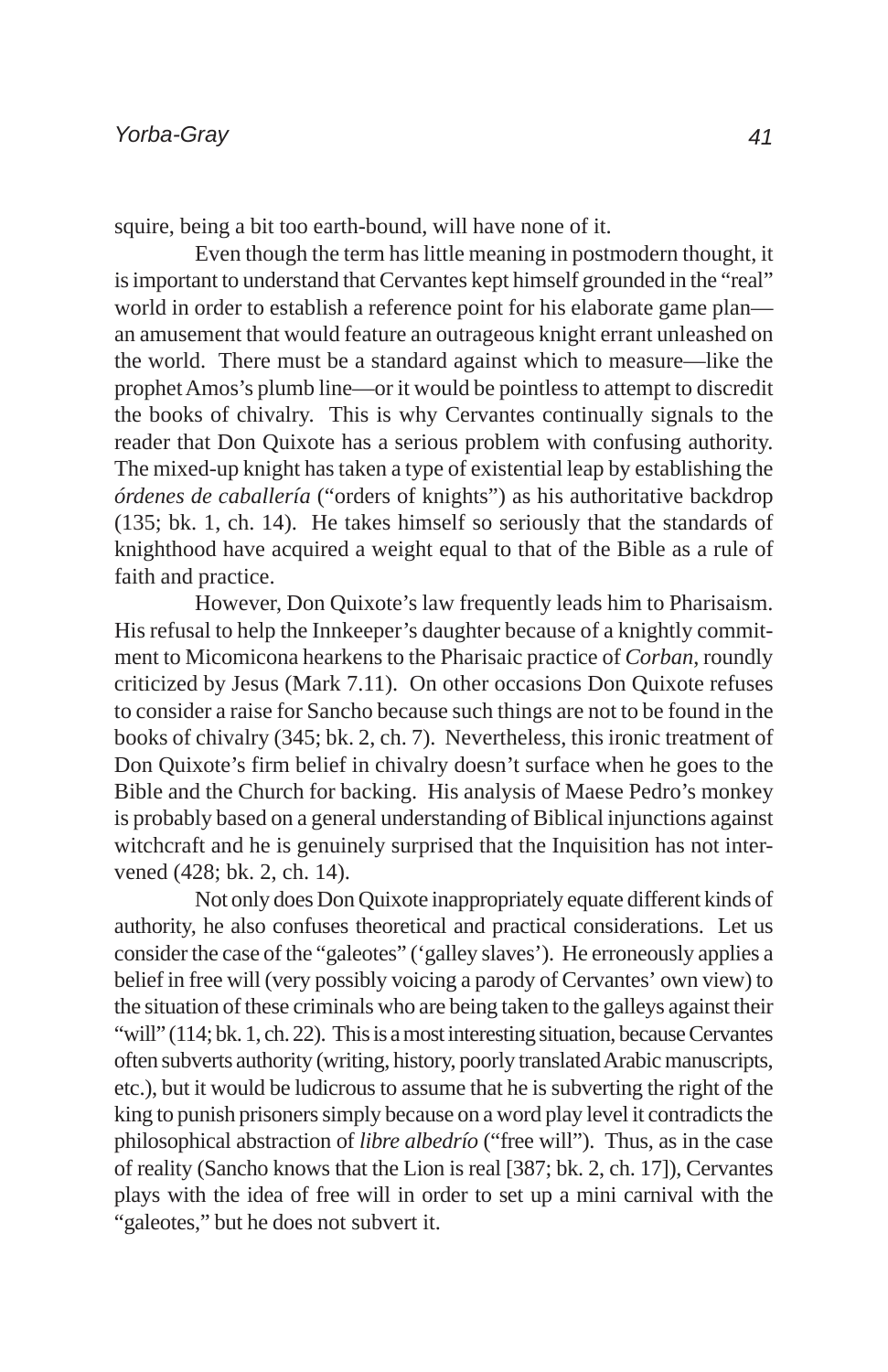For similar reasons I question whether Cervantes is attempting to subvert the authority of the Scriptures in the *Quixote* on any level. Biblical parody is more likely a stylistic technique. For example, the presence of 12 "maids" who accompany the countess Trifaldi may not represent the pinnacle of parody, but the idea of "the twelve" as a kind of inverted apostolate is nevertheless an amusing one (479; bk. 2, ch. 38). There are also several examples of "Quixotic beatitudes:" "¡Dichoso tú sobre todos los escuderos del mundo!" (354; bk. 2, ch. 10) ("Happy thou, above all the squires of the universe!"[432]), and "¡Venturoso aquel a quien el cielo dió un pedazo de pan, sin que le quede obligación de agradecerlo a otro que al mismo cielo!" (561; bk. 2, ch. 58) ("Happy the man whom Heaven has blessed with bread, for which he is obliged to thank kind Heaven alone!" [744]). Even though some may accuse Cervantes of bordering on the irreverent, these are only harmless stylistic games that add a lighthearted touch of irony and familiarity to the text.

A more significant possibility of subversion appears in several specific passages of Book 2. During Don Quixote's discussion with the Barbero regarding the existence of giants, the Bible is brought in as an infallible witness to confirm the reality of giants:

> —En esto de gigantes –respondió don Quijote—hay diferentes opiniones, si los ha habido, o no, en el mundo; pero la Santa Escritura, que no puede faltar *un átomo en la verdad* (my emphasis), nos muestra que los hubo, contándonos la historia de aquel filisteazo de Golías, [. . .]. (324; bk. 2, ch. 1)

> "Whether there ever were giants or no," answered Don Quixote, "is a point much controverted among the learned. However, Holy Writ, that cannot deviate an atom from truth, informs us there were some, of which we have an instance in the account it gives of that huge Philistine, Goliath, [. . .]." (386)

Don Quixote fails to distinguish the authority of the Bible, however, with that of his books of chivalry, which for him, contain unquestionable truth: "[. . .] la cual verdad es tan cierta, que estoy por decir que con mis propios ojos vi a Amadís de Gaula" (324; bk. 2, ch. 1) ("[. . .] on the shoulders of truth, which is so apparent, that I dare almost say I have seen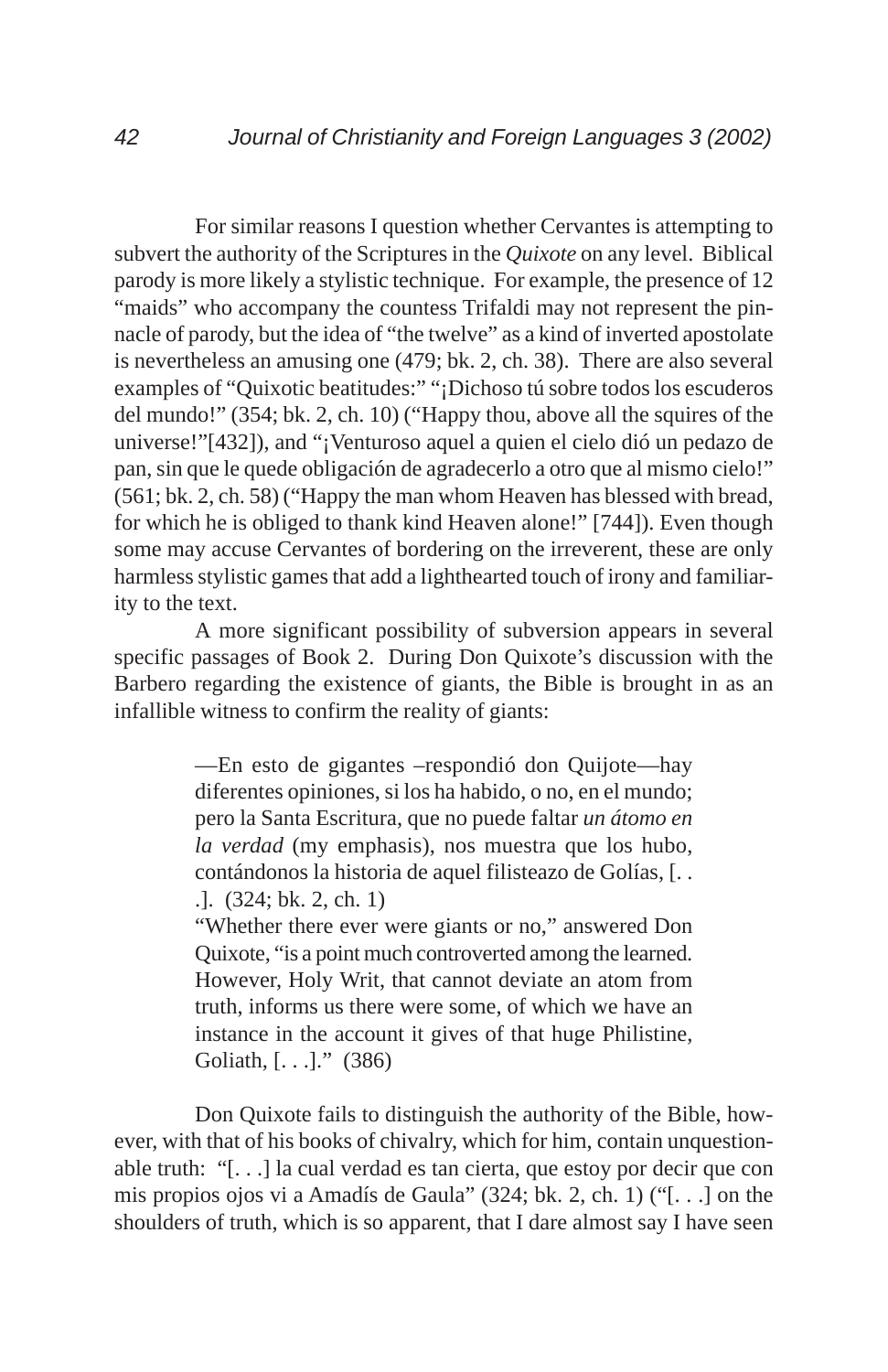Amadis de Gaul with these very eyes" [386]). In other words, Don Quixote is incapable of discriminating between different levels of authentic authority and reality as we have already seen in the case of the *baciyelmo*. True, he is a questionable witness to the trustworthiness of Scripture, but on the other hand, who would really take him seriously as a detractor, given the caricatured and fractured nature of his mind? The context of each passage must be studied carefully to determine when Don Quixote's discourses are something the author likely wants the reader to take seriously.

Nonetheless, Parr makes a telling point by directing the reader to a comparison between the usages of the word "atom" in the passage cited above on giants, and a commentary by the editorial voice in chapter 10 (*An Anatomy* 37):

> Finalmente, aunque con este miedo y recelo, las escribió [that is, Cide Hamete writing about Don Quixote's *locuras*] de la misma manera que él las hizo, sin añadir ni quitar a la historia *un átomo de la verdad* (my emphasis), sin dársele nada por las objeciones que podían ponerle de mentiroso. (354; bk. 2, ch. 10) However, notwithstanding this mistrust, he has set down every particular, just as the same was transacted, without adding or diminishing *the least atom of truth* through the whole history (my emphasis), not valuing in the least such objections as may be raised to impeach him of breach of veracity. (432)

The juxtaposition of "un átomo de la verdad," ("a jot of truth") could very well carry a deliberate message in-between the lines to the discreet reader, or alternatively, it could be an incidental stylistic parallel. Cervantes also uses the term *átomos* in a general sense meaning roughly "details" when he, on another occasion with tongue firmly planted in cheek, describes Cide Hamete's prowess as a historian: "Dice Cide Hamete, puntualísimo escudrinador de los átomos desta verdadera historia, [. . .]" (529; bk. 2, ch 50)("Cid Hamet, the most punctual and diligent searcher after the minutest circumstances, even to the very atoms of this true history, says that [. . .]" [694]). This quote may add weight to Parr's suggestion that a subversive jab has been taken at Scriptural authority in the last two passages cited where the term "atom" is employed with evident irony. Another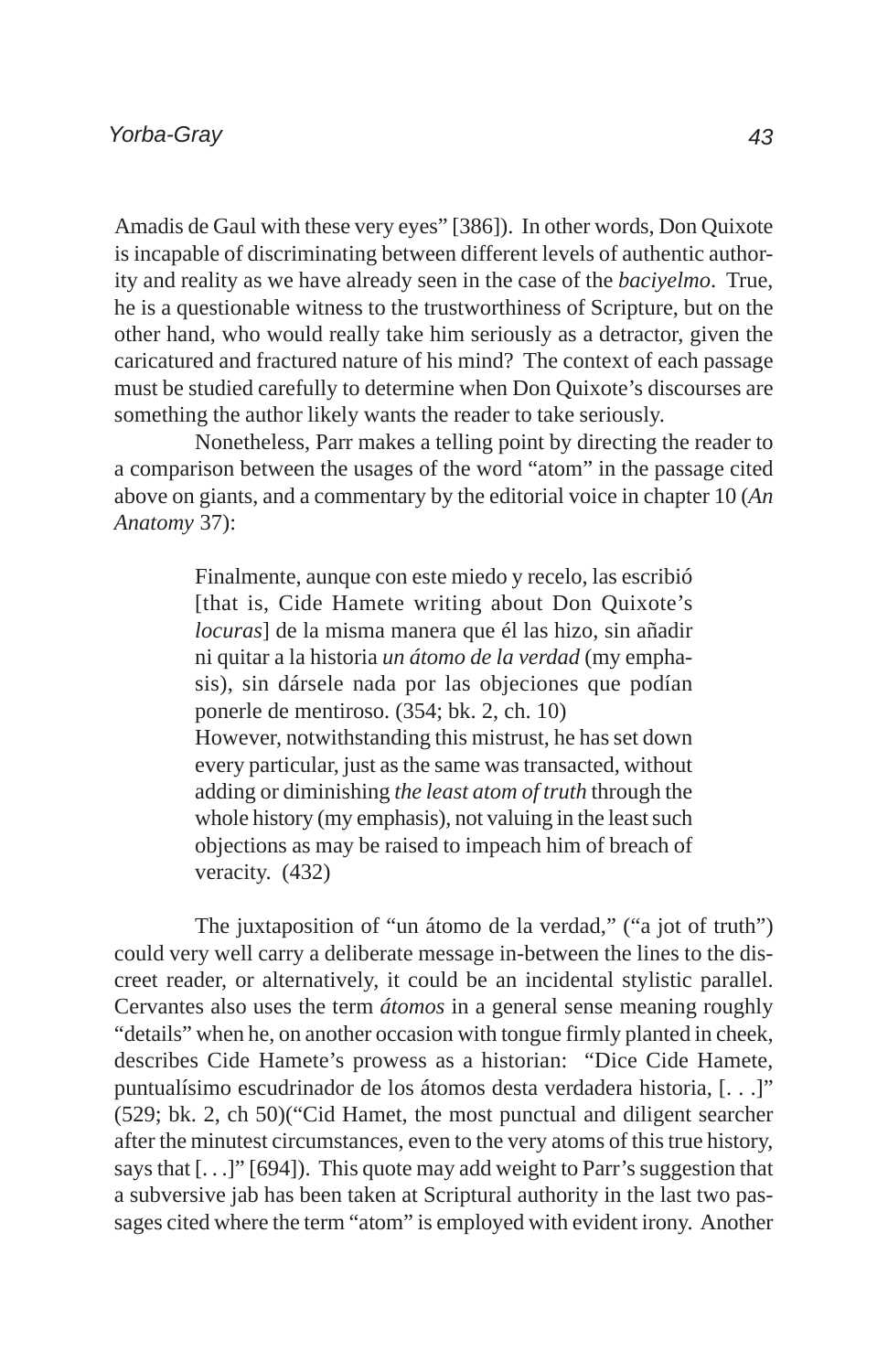possibility, however, is stylistic coincidence—the passages are separated by roughly thirty pages in the first instance and by over two hundred in the second (in the Porrúa edition). They may therefore not reflect serious ironic intent on the part of the author or the likelihood of such a reception by his contemporary interpretive community, since the variables of time lapse in writing and space of writing are open questions.We must also decide who or what is the intended target of the joke. Again, Don Quixote seems to be the most natural mark since the authorial point of view consistently characterizes him as an indiscreet reader. The Moorish version of the "Quixote Story" is also targeted for irony. Conceivably, Cervantes has set up a binary opposition: implausible Islamic reproduction/trustworthy record of Christian revelation (implied). The double-edged joke is on Don Quixote and on all that Cide Hamete represents. Cervantes mocks the "Mohammedan philosopher" who appears to have the seasons reversed as he attempts a serious discourse on *tempus fugit irreparabile* (543; bk. 2, ch. 53). The wretched Don Quixote is thus caught in a double bind: his discredited books of chivalry on one side and, at best, a spurious history being written about him on the other.

Since, as previously noted, the dominant genre of the text is mild satire, and that satire "always expresses a critical stance toward external reality" (Parr, "Plato, . . ." 170), the ironic motif seems to migrate from the satirized protagonist outward toward gullible readers with a taste for chivalry, and not overtly inward toward the more limiting world of the Scriptures as a controlling norm in society. It also moves from the satirized Moorish historian outward to a suspect Islamic world. This alternate juxtaposed reality is in opposition to the Christian concept of revealed truth within the established order.

Cervantes also plays with history in another way in the text, and specifically mocks and parodies pseudo-histories (Eisenberg 129). However, he never suggests that all history is apocryphal, even though it all deserves scrutiny. Cervantes was surely parodying the books of chivalry with their semi-invented histories and their pretense at being translations or revisions of old Spanish texts (Eisenberg 122). However, it does not necessarily follow that he is intentionally subverting Scripture because it is primarily accessible in translation form to his contemporaneous reader. In any case, the translation process that the Bible underwent in its formation was different from that parodied in the *Quixote,* and has been well documented in research more appropriate to that area of inquiry than our present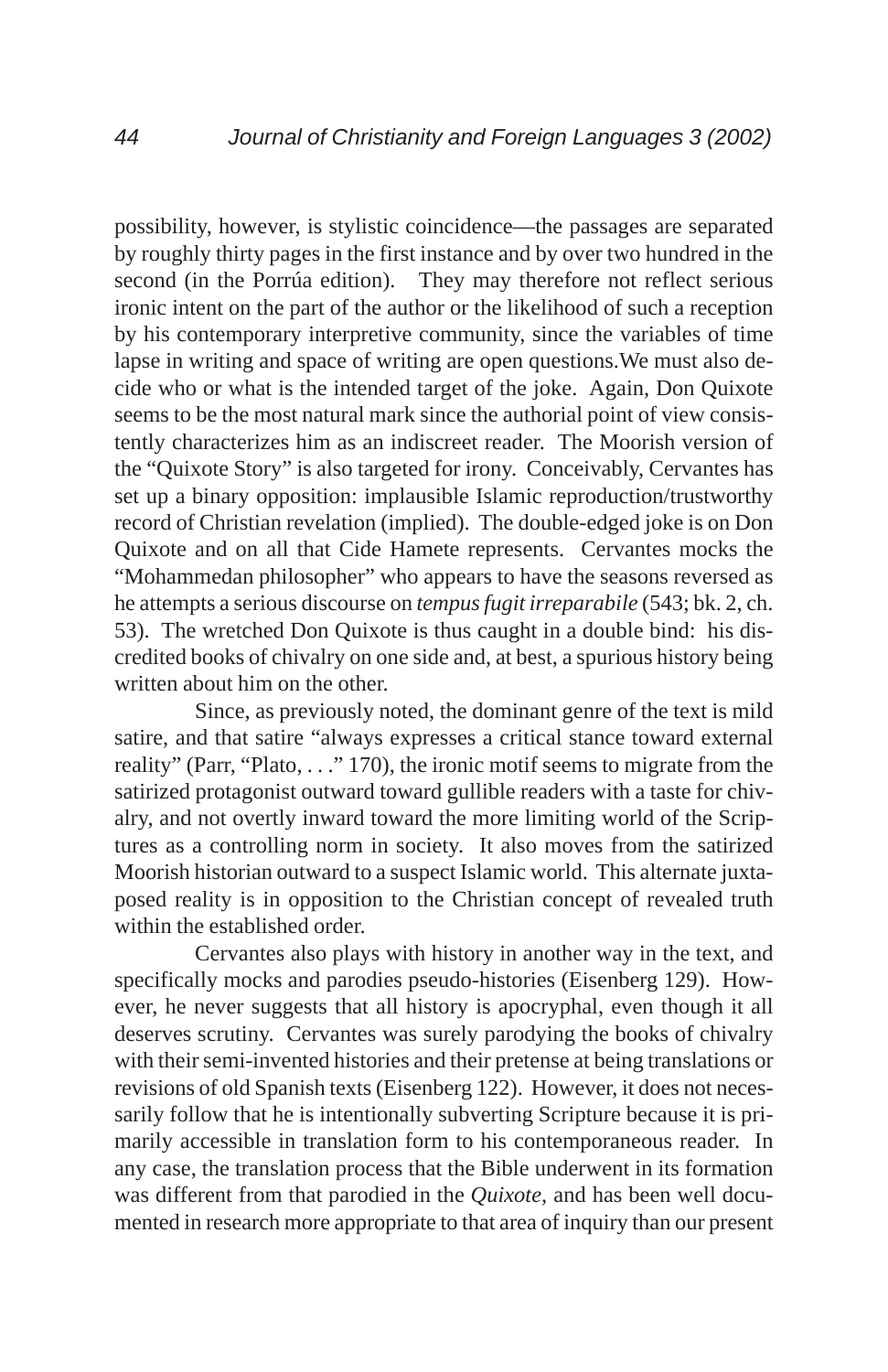#### study.

Secondly, we cannot take for granted that Don Quixote's endorsement of the veracity of the Bible is ironic since on many occasions he utilizes straightforward speech and is apparently the mouthpiece of the historical author. His discourse on satire during one of his sane parentheses is one example (384; bk. 2, ch. 16). At other times he speaks in non-ironic tones of poetry, descriptive grammar, arms and letters, and a variety of other topics. In short, Cervantes, the great puppeteer of literary techniques, uses irony, satire, parody and other literary strategies at his convenience. He is nevertheless, very hard to pin down in terms of predictability. His keen sense of the game does indeed color his use of Holy Writ in innovative ways, yet he simultaneously manages to maintain a respectfully playful, but in my opinion, not subversive relationship with this most important background text.

Clearly, the modern reader may "write" subversive elements as he interprets the text according to his own historical context. Yet, my purpose has been to seek a posture that considers the authenticity of the author's intention in the referentiality of the interpretive process. In Hirsch's thought, such an interpretation should arise from Cervantes' transhistorical artistic offering in ways that are faithful to the text's integrity and self-understanding. The fusion of authorial intent with contemporary allegorization and analogy as interpretive strategies brings both the original meaning and the present significance together to fruitful contact for a deeper encounter with the text. Indeed, in consideration of the biblical intertextualities under the pen of Cervantes, the sacred writ gets a dusting-off and becomes more dynamically human and accessible, but nevertheless remains intact.

# **NOTES**

<sup>1</sup> Wolford also warns us that nothing is safe from Cervantes' subversive art: "not history, not contemporary society, and not epic, for the epic requires something to replace old fictions" (209).

<sup>2</sup> Translations of quotes other than from the *Quixote* itself or the Bible are mine.

<sup>3</sup> "It was Foucault who supplied almost in passing the reason for the persistence of intention. It was in an essay whose aim was to send the author packing called "What is an Author?" Foucault coined the elegant<sup>4</sup> Jauss speaks of the "reconstruction of the horizon of expectations, in the face of which a work was created and received in the past" (28). He prefers to interpret a given text on the basis of a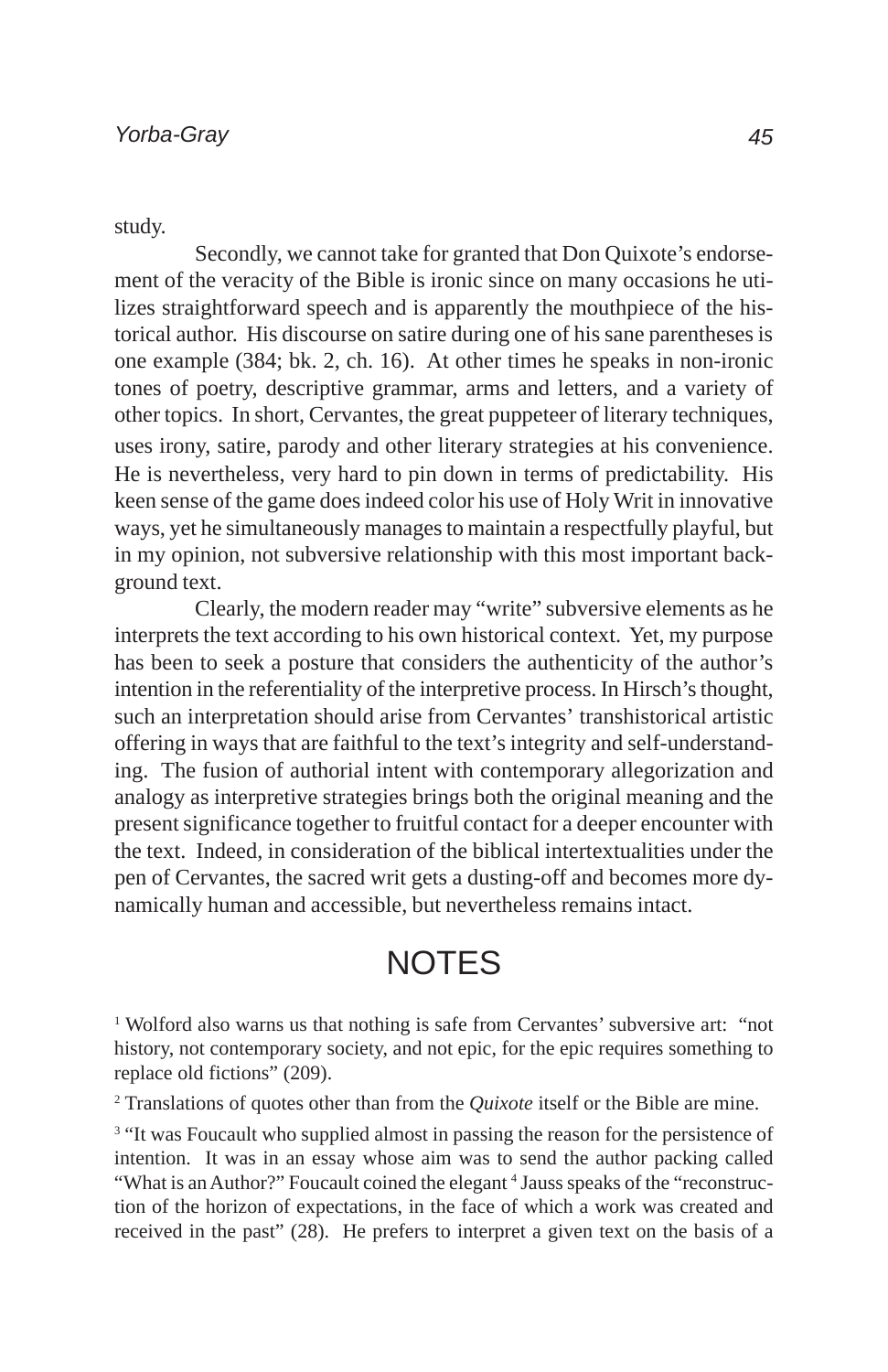"fusion of horizons" that takes into account its original horizon, considered and viewed inescapably from the hermeneutical perspective of the present" (30). I do not take Jauss to be suggesting total subjectivity in the interpretation of texts, since the original entrance of a text must always be included in the historical referentiality of any given interpretation by virtue of its existence and the web of interpretations and consensus that follow it into a given epoch.

<sup>5</sup> All English quotations of the Quixote, unless otherwise indicated, are from Doré's English version. I have referenced the English quotes by page only, as book and chapter numbers are indicated in the Spanish parenthetical references.

6 Castro comments that "La religión, en cuanto representada por lo visible eclesiástico, es objeto de numerosas ironías: clérigos de vida regalada, cabalgando en gordas y lucias mulas; [. . .]"("Religión, as far as its ecclesiastical representation is concerned, is the object of numerous ironies: clerics of the soft life, riding on fat shiny mules; [. . .]"; *Hacia Cervantes 298*), and he follows with similar examples.

7 Ante todo, insiste [*El enquiridión*] en que el caballero cristiano debe armarse con la oración y la ciencia de las Escrituras, teniendo como principal filosofía cristiana el "conócete a ti mismo" de los antiguos, por encerrar gran sabiduría y concordar con las Sagradas Escrituras (Fajardo 618). (Above all, it insists [the *Enchiridion*] that the Christian knight should arm himself with prayer and the science of the Scriptures, having as a Christian philosophical principle, the "know thyself," of the ancients, by enclosing great wisdom and agreement with the Holy Scriptures).

### BIBLIOGRAPHY

- Castro, Américo. *Hacia Cervantes*. Madrid: Taurus, 1967.
- —. *El Pensamiento de Cervantes*. Madrid: Imprenta de la Librería y Casa Editorial Hernando, 1925.
- Cervantes, Miguel de. *El ingenioso hidalgo don Quixote de la Mancha*. México: Porrúa, 1985.
- Close, A. J. "Don Quixote *and the 'Intentionalist Fallacy,'" On Literary Intention: Critical Essays*. Ed. David Newton-De Molina. Edinburgh: Edinburgh UP, 1976.
- Descouzis, Paul. "Cervantes y San Pablo," *Anales Cervantinos* 11, (1972):33-57.
- Doré, Gustave. *The History of* Don Quixote. By Cervantes. NY: Hogarth,  $[18-]$ .
- Eisenberg, Daniel. *Romances of Chivalry in the Spanish Golden Age*.